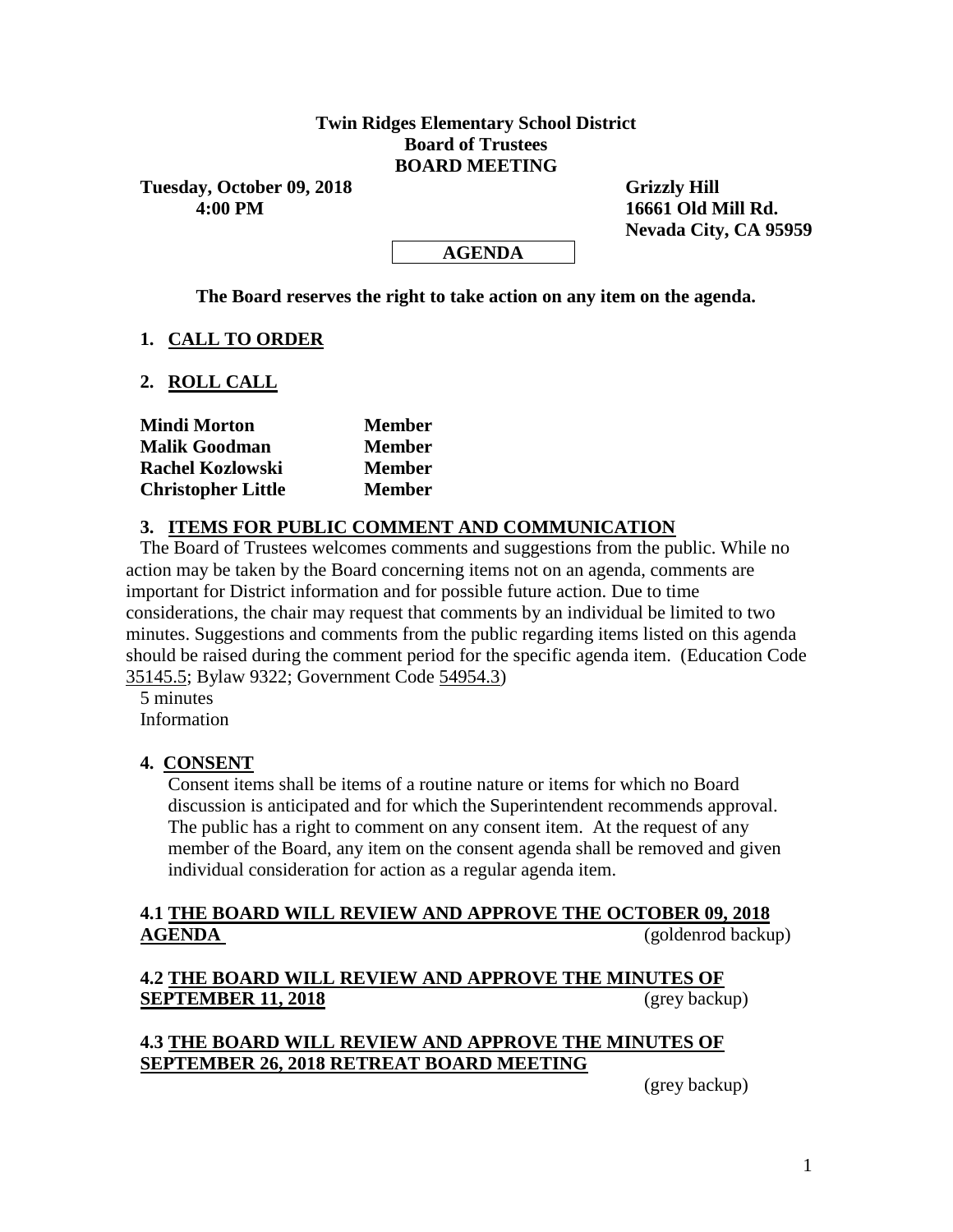#### **4.4 APPROVE WARRANTS**

(green backup)

#### **4.5 REVIEW FIRST QUARTER REPORT OF WILLIAMS UNIFORM COMPLAINT SUMMARY** (orchid backup

# **4.6 NCSOS LETTER APPROVING THE 2017-2018 LCAP & ADOPTED BUDGET REPORTS** (yellow backup)

information 2 minutes

#### **5. FAMILY RESOURCE CENTER UPDATE**

information 3 minutes

#### **6. TEACHERS REPORT**

a. Washington School Enrollment

| Grade           | $-$<br>л. |           |     | $\sim$ |    |   | . . |           | <b>Total</b> |
|-----------------|-----------|-----------|-----|--------|----|---|-----|-----------|--------------|
| <b>Students</b> | $-U$ -    | --<br>. . | -0- |        | -- | - |     | . .<br>-- |              |
|                 |           |           |     |        |    |   |     |           |              |

b. Grizzly Hill School Enrollment

| Grade           | TK/K                                                                                                                                                                                                                                                                                                                                                                                                                        |     | ັ |     | -0 |    | л. | <b>Total</b> |
|-----------------|-----------------------------------------------------------------------------------------------------------------------------------------------------------------------------------------------------------------------------------------------------------------------------------------------------------------------------------------------------------------------------------------------------------------------------|-----|---|-----|----|----|----|--------------|
| <b>Students</b> | $\frac{1}{1 + \frac{1}{1 + \frac{1}{1 + \frac{1}{1 + \frac{1}{1 + \frac{1}{1 + \frac{1}{1 + \frac{1}{1 + \frac{1}{1 + \frac{1}{1 + \frac{1}{1 + \frac{1}{1 + \frac{1}{1 + \frac{1}{1 + \frac{1}{1 + \frac{1}{1 + \frac{1}{1 + \frac{1}{1 + \frac{1}{1 + \frac{1}{1 + \frac{1}{1 + \frac{1}{1 + \frac{1}{1 + \frac{1}{1 + \frac{1}{1 + \frac{1}{1 + \frac{1}{1 + \frac{1}{1 + \frac{1}{1 + \frac{1}{1 + \frac{1}{1 + \frac{$ | ⊥ ~ | ∸ | 1 V |    | ⊥ື |    |              |
|                 |                                                                                                                                                                                                                                                                                                                                                                                                                             |     |   |     |    |    |    |              |

information

3 minutes

#### **7. APPROVAL OF FINAL VISION AND MISSION STATEMENTS**

3 minutes

Action (white backup)

### **8. APPROVAL AND PUBLIC DISCLOSURE OF COLLECTIVE BARGAINING AGREEMENTS FOR CERTIFICATED AND CLASSIFIED**

action

5 minutes (blue backup)

#### **9. OPEN PUBLIC HEARING FOR THE AVAILABILITY OF INSTRUCTIONAL MATERIALS**

discussion/information 3 minutes

# **10. CLOSE PUBLIC HEARING ON THE AVAILABILITY OF INSTRUCTIONAL MATERIALS**

## **11. APPROVE RESOLUTION #19-04 SUFFICIENCY OF TEXTBOOKS AND INSTRUCTIONA L MATERIALS**